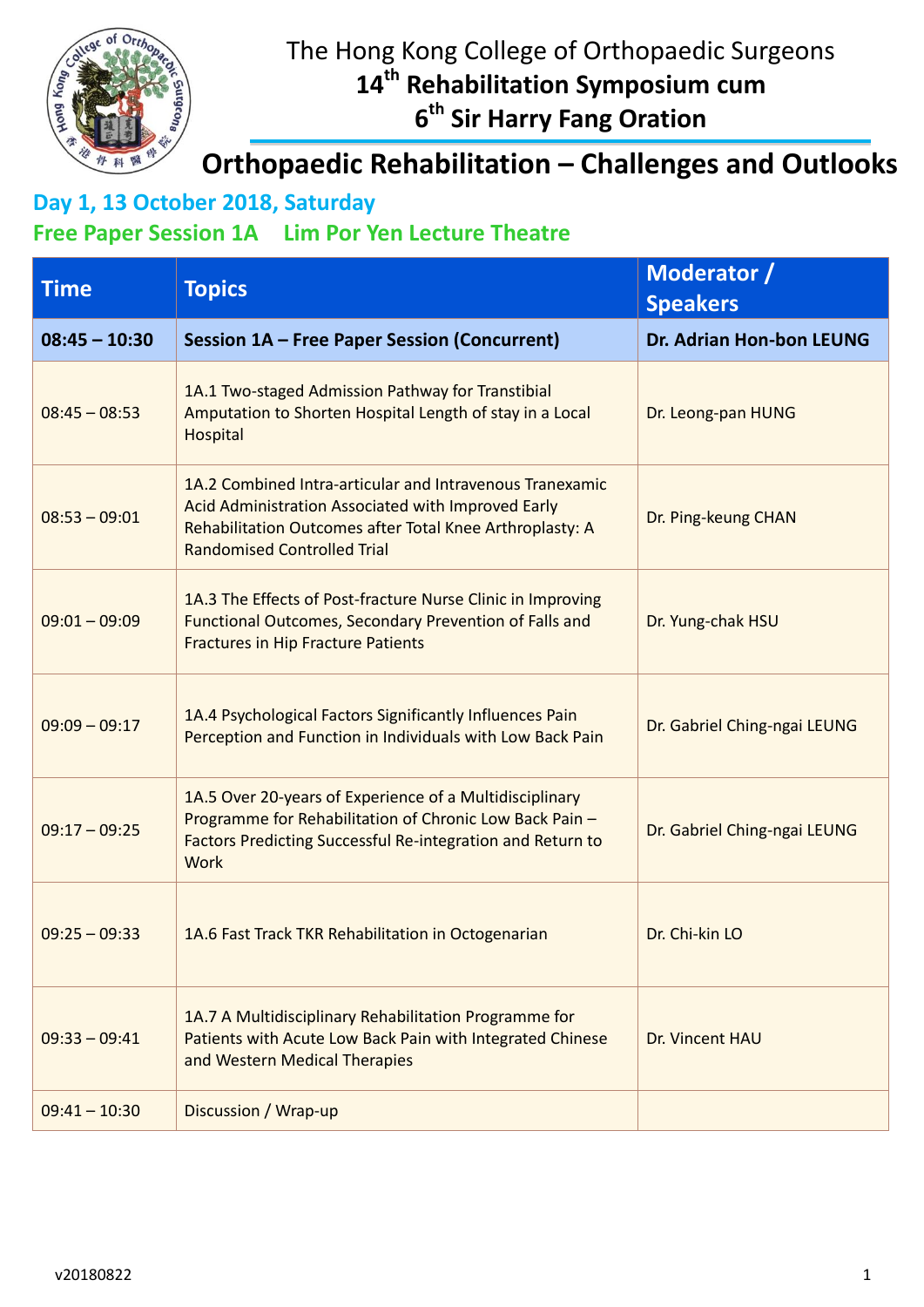

# The Hong Kong College of Orthopaedic Surgeons **14th Rehabilitation Symposium cum**

**6 th Sir Harry Fang Oration**

### **Orthopaedic Rehabilitation – Challenges and Outlooks**

# **Day 1, 13 October 2018, Saturday**

#### **Free Paper Session 1B Pao Yue Kong Auditorium**

| <b>Time</b>     | <b>Topics</b>                                                                                                                                                                                               | Moderator /<br><b>Speakers</b> |
|-----------------|-------------------------------------------------------------------------------------------------------------------------------------------------------------------------------------------------------------|--------------------------------|
| $08:45 - 10:30$ | <b>Session 1B - Free Paper Session (Concurrent)</b>                                                                                                                                                         | Dr. Chin-hung HO               |
| $08:45 - 08:52$ | 1B.1 Comparison of the Effectiveness of Lumbrical Splint and Wrist<br>Neutral Splint on Patients with Carpal Tunnel Syndrome (CTS): A Pilot<br>Study                                                        | Ms. Nga-wing SEY               |
| $08:52 - 08:59$ | 1B.2 Charlson Comorbidity Index as an Effective Predictor for Long or<br>Short Length of Stay for Patients with Hip Fracture in Queen<br><b>Elizabeth Hospital</b>                                          | Ms. Suk-ping CHAN              |
| $08:59 - 09:06$ | 1B.3 How <efficax> is a 'Click Free Program'?</efficax>                                                                                                                                                     | Ms. Chiu-yee POON              |
| $09:06 - 09:13$ | 1B.4 Tailored Activity Pacing Program for Patients with Knee<br>Osteoarthritis                                                                                                                              | Ms. Yan-lai NG                 |
| $09:13 - 09:20$ | 1B.5 Hong Kong West Cluster (HKWC) Multidisciplinary Non-specific<br>Back and Neck Pain Rehabilitation Program (BNPP) at Queen Mary<br>Hospital (QMH) and MacLehose Medical Rehabilitation Center<br>(MMRC) | Ms. Yan-lai NG                 |
| $09:20 - 09:27$ | 1B.6 Evaluation of Outcome in Application of Amputee Mobility<br>Predictor in Prosthetic Prescription for People with Lower Limb<br><b>Amputation in Hong Kong</b>                                          | Ms. Sherry Yin-yu CHAN         |
| $09:27 - 09:34$ | 1B.7 Comprehensive Osteoarthritis ManagmEnt (COME) Programme<br>- Multi-Disciplinary Exercise Training Programme for Patient with OA<br><b>Knee in MMRC</b>                                                 | Mr. Shun-shing YEUNG           |
| $09:34 - 09:41$ | 1B.8 Is Historical Hip Precautions A Must After Posterolateral<br>Approach of Total Hip Arthroplasty ? Prospective Study On Minimal<br>Hip Precaution On Dislocation Rate, Function & Health Perception     | Mr. Edward Man-tai CHAN        |
| $09:41 - 09:48$ | 1B.9 Kinematic and Neuromuscular Changes in Patient with<br>Preoperative Knee Fixed Flexion Deformity (FFD) Before and After<br><b>Total Knee Arthroplasty (TKA)</b>                                        | Mr. Kam-wai CHEN               |
| $09:48 - 09:55$ | 1B.10 Exploration of Using Spinal Cord Independence Measure<br>(SCIM) III as a Functional Outcome Measure in a Spinal Cord Injury<br>(SCI) Rehabilitation Setting                                           | Ms. Alicia Yuen-wai YAM        |
| $09:55 - 10:02$ | 1B.11 The Abbreviated Mental Test (AMT) as an Alternative of the<br>Mini-Mental State Examination (MMSE) in Orthogeriatric Patients                                                                         | Ms. Yuen-lok WONG              |
| $10:02 - 10:09$ | 1B.12 Factors Predictive of Survival and Cumulative Survival Rate<br>Following Spinal Cord Injury in Hong Kong - A Retrospective Study in<br>Kowloon Hospital                                               | Mr. Amos Ying-tang LEE         |
| $10:09 - 10:16$ | 1B.13 Risk Factors for a Loss of Extension After Anterior Cruciate<br><b>Ligament Reconstruction</b>                                                                                                        | Ms. Ho-ieng IEONG              |
| $10:16 - 10:30$ | Discussion / Wrap-up                                                                                                                                                                                        |                                |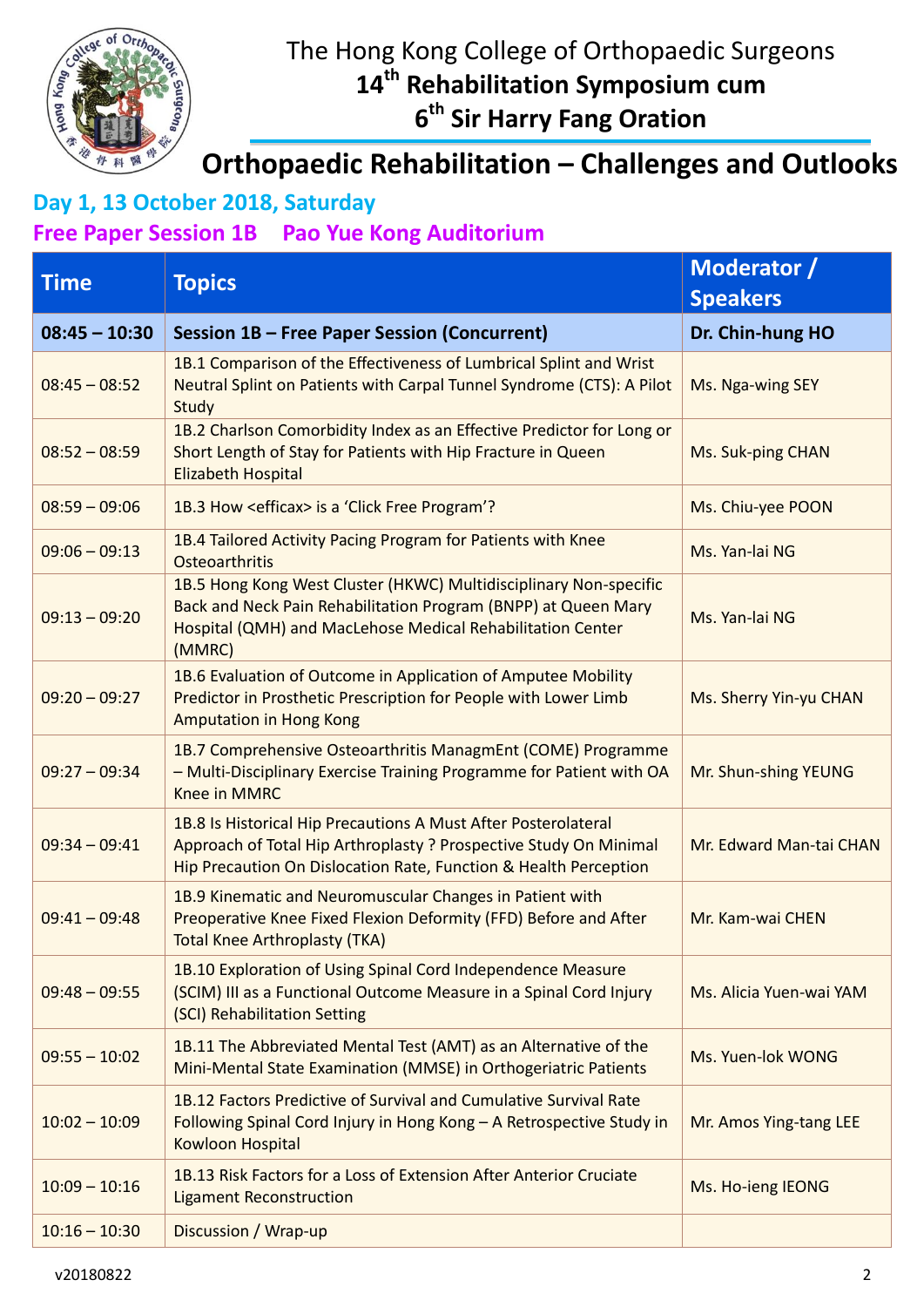

## The Hong Kong College of Orthopaedic Surgeons **14th Rehabilitation Symposium cum 6 th Sir Harry Fang Oration**

## **Orthopaedic Rehabilitation – Challenges and Outlooks**

#### **Day 1, 13 October 2018, Saturday**

| <b>Time</b>     | <b>Topics</b>                                                                                                                                    | Moderator /<br><b>Speakers</b>                  |
|-----------------|--------------------------------------------------------------------------------------------------------------------------------------------------|-------------------------------------------------|
| $08:45 - 10:30$ | <b>Session 1 - Free Paper Session (Concurrent)</b><br><b>Session 1A Lim Por Yen Lecture Theatre</b><br><b>Session 1B</b> Pao Yue Kong Auditorium | <b>Dr. Adrian HB LEUNG</b><br>Dr. Chin-hung HO  |
| $10:30 - 11:00$ | <b>Tea Break</b>                                                                                                                                 |                                                 |
| $11:00 - 12:30$ | <b>Session 2 - Opening Ceremony &amp;</b><br>6 <sup>th</sup> Sir Harry Fang Oration Lim Por Yen Lecture Theatre                                  | Dr. Ka-ho NG                                    |
| $11:00 - 11:05$ | 2.1 Opening Speech                                                                                                                               | Prof. Patrick Shu-hang YUNG                     |
| $11:05 - 11:20$ | 2.2 Presentation of Souvenir                                                                                                                     | Dr. David FANG &<br>Prof. Patrick Shu-hang YUNG |
| $11:20 - 12:30$ | 2.3 Sir Harry Fang Oration - A Journey of Rehabilitation                                                                                         | Prof. Shew-ping CHOW                            |
| $12:30 - 14:00$ | Session 3 - Lunch Symposium Sponsored by Ekso Bionics <sup>®</sup><br><b>Run Run Shaw Hall, 1/F</b>                                              | <b>Dr. Paul Aarne KOLJONEN</b>                  |
| $12:30 - 14:00$ | 3.1 Integration of Robotics into Clinical Practice                                                                                               | Mr. Darrell MUSICK                              |
| $14:00 - 15:05$ | <b>Session 4 - Plenary Lecture</b><br><b>Lim Por Yen Lecture Theatre</b>                                                                         | Dr. Sheung-wai LAW                              |
| $14:00 - 14:30$ | 4.1 Global Perspective on SCI                                                                                                                    | <b>Prof. Graham CREASEY</b>                     |
| $14:30 - 15:00$ | 4.2 Rehabilitation Technologies: Global Experience with<br><b>Rehabilitation Robotics</b>                                                        | Prof. William Zev RYMER                         |
| $15:00 - 15:30$ | 4.3 Promise, Potential and Perspective of Advanced<br><b>Rehabilitation Technology</b>                                                           | Dr. Arun JAYARAMAN                              |
| $15:30 - 15:35$ | 4.4 Q & A                                                                                                                                        |                                                 |
| $15:35 - 16:00$ | <b>Tea Break</b>                                                                                                                                 |                                                 |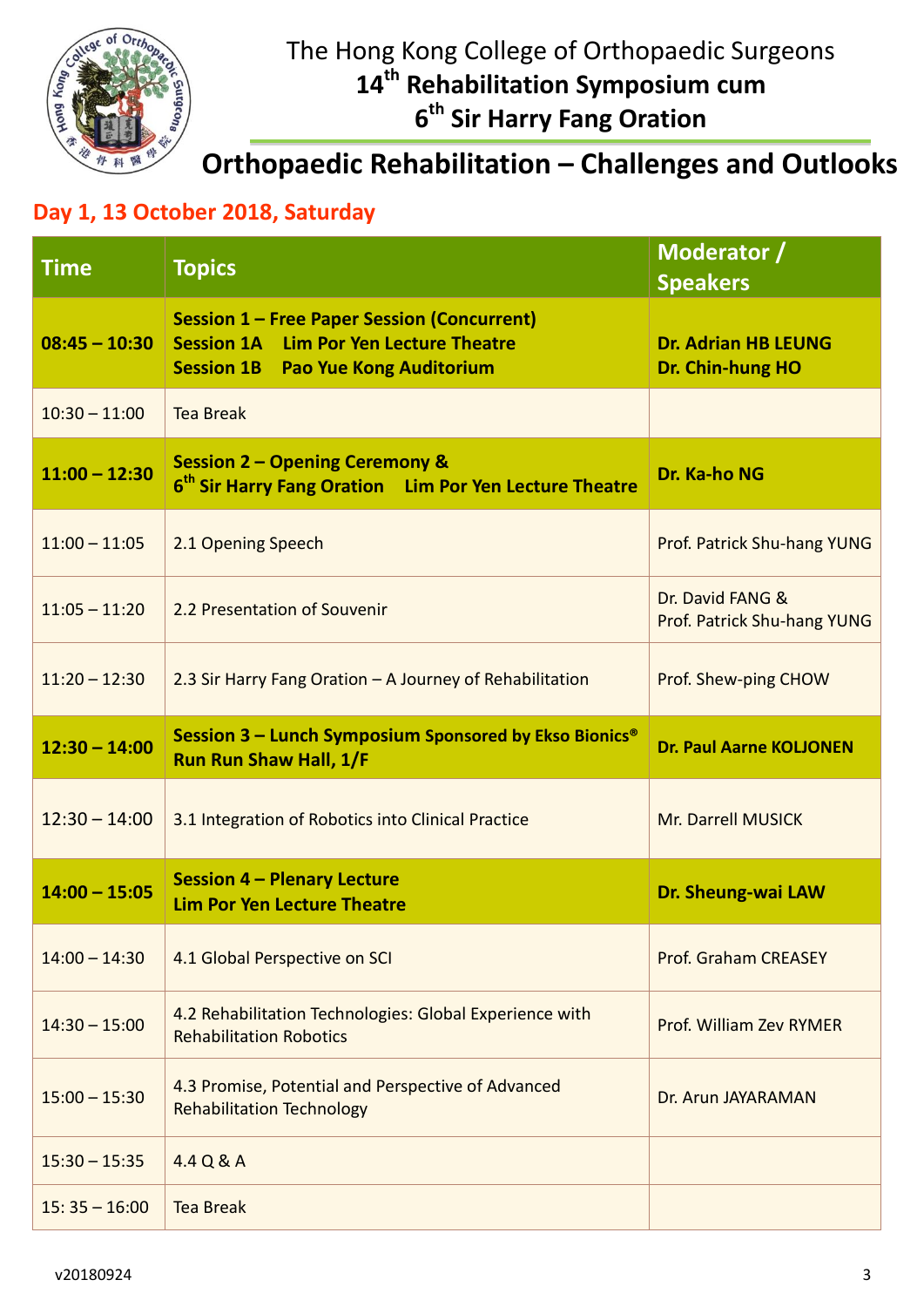

## The Hong Kong College of Orthopaedic Surgeons **14th Rehabilitation Symposium cum 6 th Sir Harry Fang Oration**

**Orthopaedic Rehabilitation – Challenges and Outlooks**

#### **Day 1, 13 October 2018, Saturday**

| <b>Time</b>     | <b>Topics</b>                                                                                                                               | Moderator /<br><b>Speakers</b> |
|-----------------|---------------------------------------------------------------------------------------------------------------------------------------------|--------------------------------|
| $16:00 - 17:30$ | Session 5A - Care Model in SCI Rehabilitation<br>(Concurrent) Lim Por Yen Lecture Theatre                                                   | <b>Dr. Enoch EH CHEN</b>       |
| $16:00 - 16:20$ | 5A.1 Multidisciplinary Care of SCI for Life                                                                                                 | <b>Prof. Graham CREASEY</b>    |
| $16:20 - 16:40$ | 5A.2 Local Situation of SCI Rehabilitation                                                                                                  | Dr. William Kin-Hung CHENG     |
| $16:40 - 17:00$ | 5A.3 International Collaboration in SCI Research                                                                                            | <b>Prof. Graham CREASEY</b>    |
| $17:00 - 17:20$ | 5A.4 Transdisciplinary Goal Setting and Intervention from the<br>WHO-ICF Perspective in a Transitional Residential Centre for<br><b>SCI</b> | Dr. Ivan Yuen-wang SU          |
| $17:20 - 17:30$ | 5A.5 Q & A                                                                                                                                  |                                |
|                 |                                                                                                                                             |                                |
| $16:00 - 17:40$ | Session 5B - Application of Robotics in Rehabilitation<br>(Concurrent) Pao Yue Kong Auditorium                                              | Dr. Wing-yuk MOK               |
| $16:00 - 16:20$ | 5B.1 Novel Techniques to Augment Neural Plasticity After<br>Spinal Cord Injury: Applications of Acute Intermittent Hypoxia<br>(AIH)         | Prof. William Zev RYMER        |
| $16:20 - 16:40$ | 5B.2 Local Experience in Robotic Assisted Rehabilitation in SCI                                                                             | Dr. Paul Aarne KOLJONEN        |
| $16:40 - 17:00$ | 5B.3 Experience of Robotic Assisted Rehabilitation in Shirley<br>Ryan AbilityLab                                                            | Dr. Arun JAYARAMAN             |
| $17:00 - 17:15$ | 5B.4 Robotic Assisted Rehabilitation for People with SCI                                                                                    | Mr. Eddy Yu-yeung CHEUNG       |
| $17:15 - 17:30$ | 5B.5 Robotic Assisted Rehabilitation - Current Status in Hong<br><b>Kong</b>                                                                | Prof. Raymond Kai-yu TONG      |